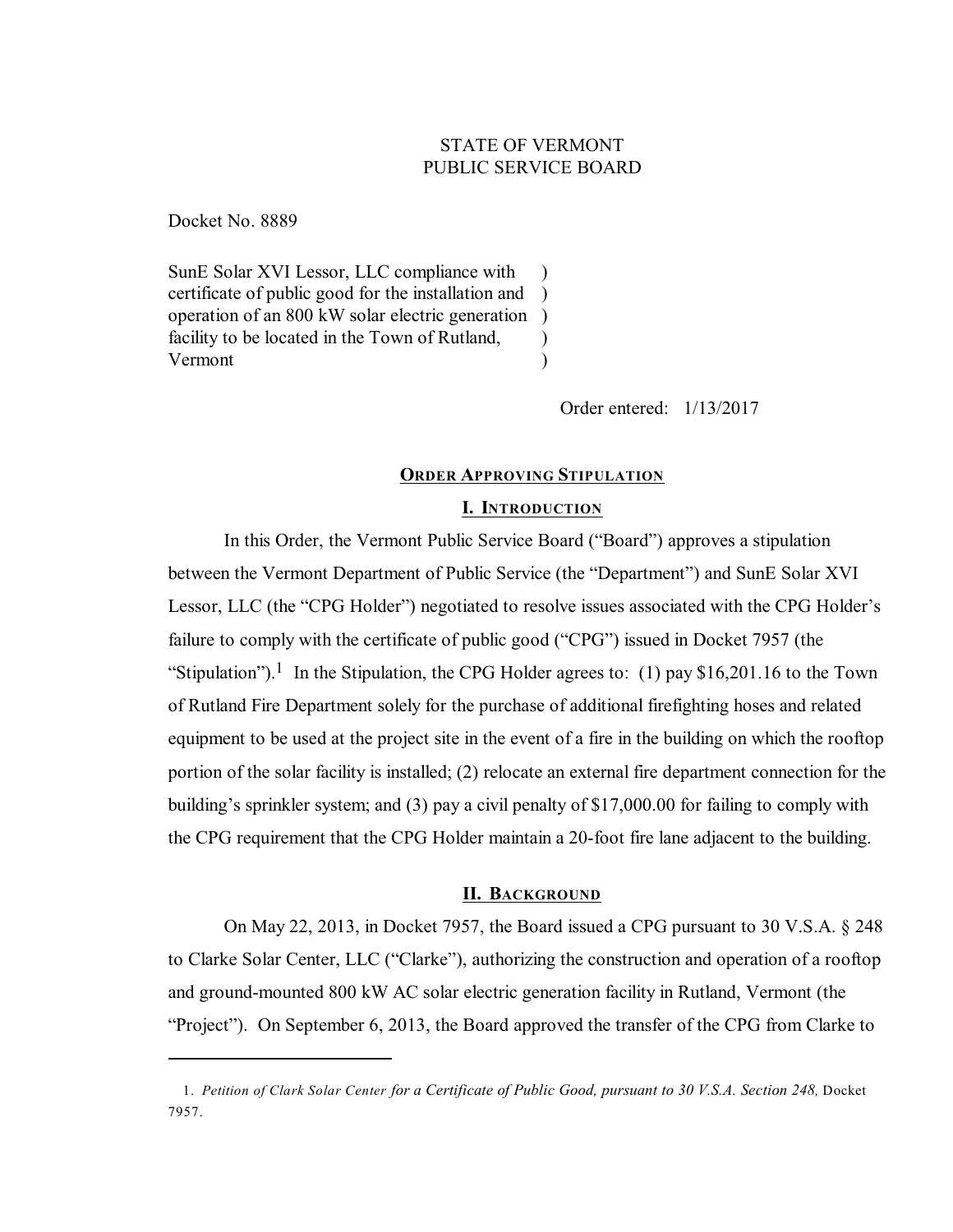Enfinity Rutland Solar, LLC ("Enfinity"). On November 24, 2014, the Board approved the transfer of the CPG from SunE Rutland Solar VT, LLC (formerly Enfinity) to SunE Rutland Solar DE, LLC ("SunE DE"). On December 22, 2014, the Board approved the transfer of the CPG from SunE DE to the CPG Holder.<sup>2</sup>

On January 23, 2015, the Project began operating.

On June 27, 2016, Frank Cioffi, Jr., the Chief Engineer of the Town of Rutland Fire Department, filed a request that the Board investigate whether the CPG Holder was in compliance with the CPG. Mr. Cioffi asserted that the CPG Holder was not in compliance with condition 1 of the CPG, which requires that the Project be constructed, operated, and maintained in accordance with the evidence and plans submitted in Docket 7957. Specifically, Mr. Cioffi alleged that the CPG Holder failed to construct and maintain a fire lane at the Project site. The evidence in Docket 7957 included the second supplemental prefiled testimony of Andrew Foukal, the Project developer, who testified that "[t]he Project will preserve a minimum of a 20-foot fire lane between the eastern side of the building and the Project."<sup>3</sup>

On July 8, 2016, the Board, pursuant to 30 V.S.A. § 30(g), ordered the CPG Holder to file an affidavit of compliance with the CPG.

On August 12, 2016, the CPG Holder filed the affidavit of Jeff Lewis. Mr. Lewis acknowledged the CPG requirement for the fire lane and stated that the CPG Holder was negotiating with the Town of Rutland for the purchase of supplemental fire equipment "in order to provide adequate fire protection services in lieu of creating the 20-foot fire lane" which had not been created as required by the CPG.<sup>4</sup>

On November 14, 2016, the Board received a letter from Mr. Cioffi stating that the CPG Holder and the Department had agreed to the Stipulation in response to the Board's Order of July 8, 2016, in which the Board ordered the CPG Holder to file a compliance affidavit stating whether the Project was in compliance with fire protection requirements. Mr. Cioffi represented that the Division of Fire Safety of the Vermont Department of Public Safety, the Rutland Town Fire

<sup>2.</sup> The CPG Holder is wholly owned by TerraForm Power, Inc. Stipulation at 1.

<sup>3.</sup> Docket 7957, second supplementary prefiled testimony Andrew Foukal of 3/21/13 at 2.

<sup>4.</sup> Affidavit of Jeff Lewis of 8/12/16 at 2.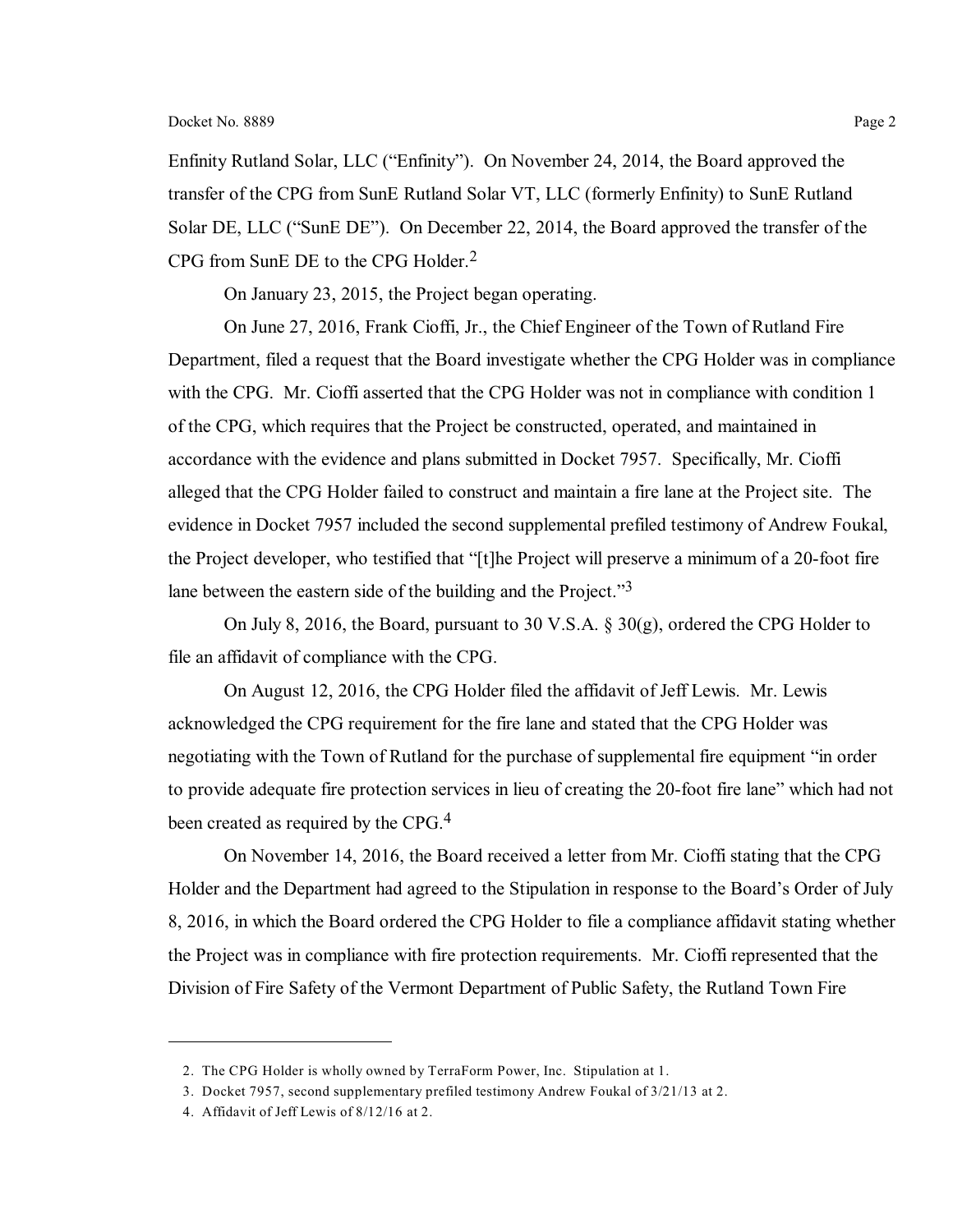Department, and the Town of Rutland Selectboard "have agreed to this [S]tipulation because it provides adequate fire protection." 5

On December 7, 2016, the CPG Holder filed the Stipulation and a motion requesting that the Board approve the Stipulation and amend the CPG in Docket 7957 to reflect the use of supplemental fire equipment to provide adequate fire protection services in lieu of creating a 20 foot fire lane (the "Motion").

No comments on the Motion have been filed.

#### **III. THE STIPULATION**

In the Stipulation, the CPG Holder and the Department agree that, subject to the Board's approval, the MOU fully resolves the "matters associated with the CPG."<sup>6</sup> Specifically, the parties agree that the CPG Holder shall: (1) pay \$16,201.16 to the Town of Rutland Fire Department solely for the purchase of additional firefighting hoses and related equipment to be used at the Project site in the event of a fire in the building on which the rooftop portion of the solar facility is installed; (2) relocate an external fire department connection for the building's sprinkler system; and (3) pay a civil penalty of \$17,000.00 for failing to comply with the CPG requirement that the CPG Holder maintain a 20-foot fire lane adjacent to the building.

### **IV. LEGAL STANDARD FOR A CIVIL PENALTY**

30 V.S.A. § 30(a)(1) states: "A person, company or corporation . . . who fails within a reasonable time to obey a final order or decree of the Board . . . shall be required to pay a civil penalty . . . after notice and opportunity for a hearing."

Further, 30 V.S.A. § 30(c) states:

In determining the amount of a fine under subsection (a) of this section, the Board may consider any of the following factors:

(1) the extent that the violation harmed or might have harmed the public health, safety, or welfare, the environment, the reliability of utility service, or the other interests of utility customers;

<sup>5.</sup> Letter from Frank Cioffi to Judith Whitney, Clerk of the Board, dated November 14, 2016.

<sup>6.</sup> Stipulation at 2, 3.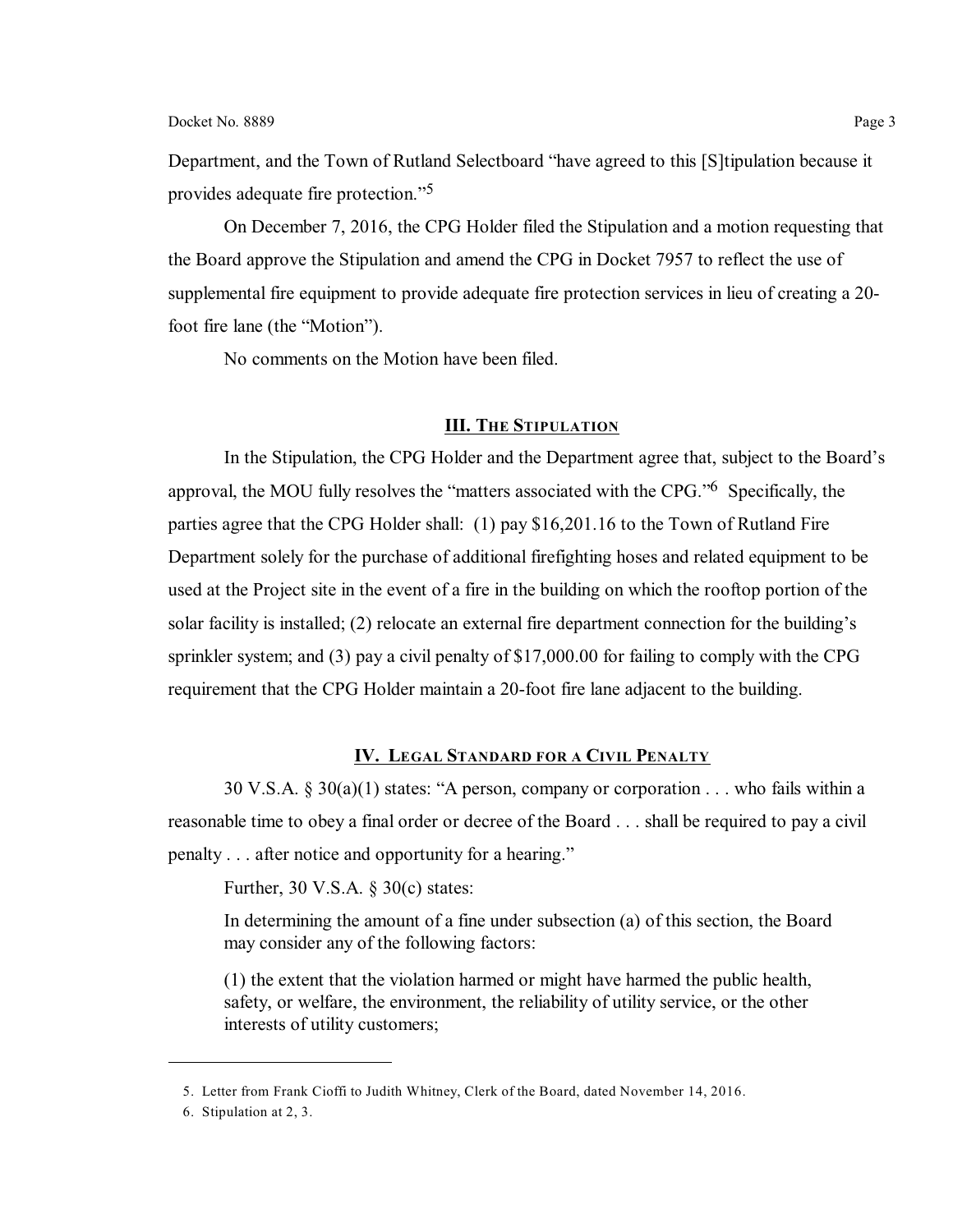(2) whether the respondent knew or had reason to know the violation existed and whether the violation was intentional;

(3) the economic benefit, if any, that could have been anticipated from an intentional or knowing violation;

- (4) the length of time that the violation existed;
- (5) the deterrent effect of the penalty;
- (6) the economic resources of the respondent;
- (7) the respondent's record of compliance; and
- (8) any other aggravating or mitigating circumstance.

### **V. DISCUSSION AND CONCLUSION**

In this case, the Board has received evidence offered by the CPG Holder – in the form of the affidavit of Mr. Lewis and the Stipulation – from which the Board could reasonably conclude that the CPG Holder failed to obey the CPG issued in Docket 7957 by failing to maintain a 20 foot fire lane next to the building on which the rooftop portion of the solar facility is installed. In lieu of the fire lane, the CPG Holder agrees to pay for supplemental firefighting equipment that the Town of Rutland has determined would "provide adequate fire protection" and to relocate the external fire department connection for the building's sprinkler system. The Department and the CPG Holder also agree that the CPG Holder should pay a civil penalty of \$17,000.00 for the CPG Holder's failure to comply with the CPG.

We have considered the factors set forth in 30 V.S.A. § 30(c) and the penalty amount agreed upon by the Department and the CPG Holder, and find that the public interest will be served by the remedial measures and the proposed civil penalty provided for in the Stipulation. Accordingly, we accept the terms of the Stipulation.<sup>7</sup> Further, as requested by the CPG Holder, we will separately issue an order in Docket 7957 amending the requirements of the CPG to reflect

<sup>7.</sup> We grant the CPG Holder ten days from the date of this Order to request a hearing before the CPG Holder's right to a hearing is deemed to have been waived. Though waiver could be implied by its agreement to the penalty amount, the Stipulation does not expressly waive the CPG Holder's right to notice and a hearing prior to the imposition of the civil penalty.